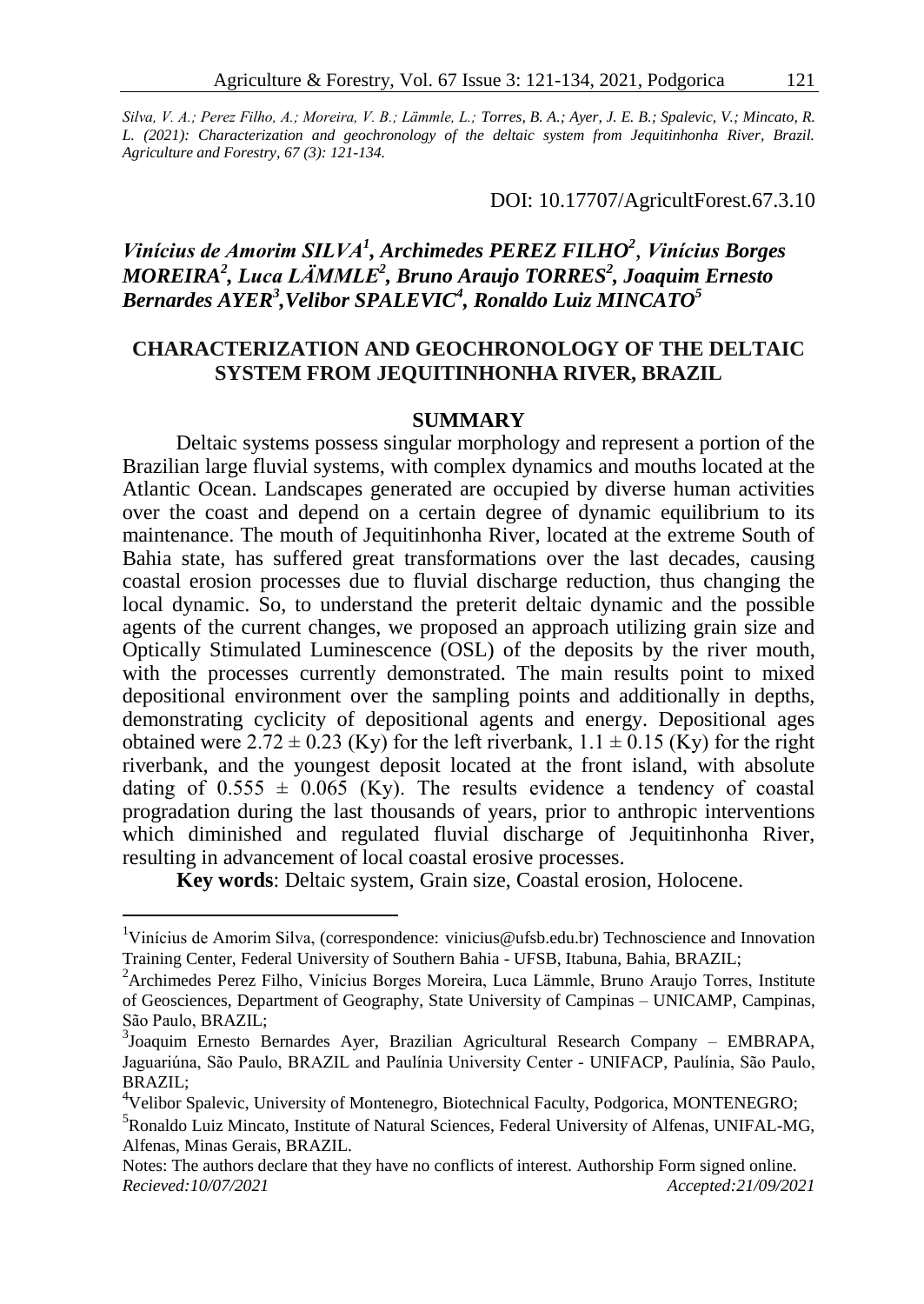#### **INTRODUCTION**

It is becoming acknowledged that water is likely to be the most pressing environmental concern (Aaron *et al*, 1999). The flow of rivers is part of a greater flow, the planet's water cycle, which sustains not only the flow of water but the entire web of life (Karr & Chu, 2020). River networks, the backbone of most landscapes on Earth, collect and transport water, sediment, organic matter, and nutrients from upland mountain regions to the other rivers, lakes, seas and oceans (Spalevic *et al*, 2013.;Willett *et al*, 2014.; Nikolic *et al*, 2019.; Chalise *et al*, 2019.; Spalevic *et al*, 2020.; Santana *et al*, 2021.; Tavares *et al*, 2021).

Large rivers from Brazil are known to develop highly complex deltaic systems over their river mouths in the Atlantic Ocean, due to higher sedimentary load, sediment rework capability by marine processes tend to be lower (Christofoletti, 1981; Suguio, 2003; Rossetti, 2008). Generally, these deltaic systems locally enlarge the coastal plain, causing prominent coast progradation, preserving Quaternary environmental conditions in the Brazilian coast, as described by Martin *et al*. (1993), thus raising their importance in the paleo environmental context.

According to Goudie (2006) the terminology delta is used from 450 years B.C., cited by Herodotus to describe sandy deposits in triangular shapes located at the mouth of Nile River, resembling the delta letter from Greek alphabet. However, more specific studies within the theme generated important conceptual changes, becoming more generic, increasing the scope related to the term, until reaching complex deltaic systems, comprising, according to Scoot and Ficher (1969), Wright (1978) sedimentary accumulation from fluvial deposits in coastal environments, comprising sub-aqueous, sub-aeolian, and in adjacent or closely related, including secondarily reworked deposits by diverse marine agents; waves, currents, and tides.

Observing Brazilian coastal context, Martin *et al*. (1993) concluded that a delta encompasses several forms of coastal accumulation in a broad spectrum, containing beach deposits, dunes, tidal flats, swamps, mangroves, lagoons, barrier island, bays, in addition to channel deposits and river mouth. The concept of deltaic systems is used to denominate geomorphological units present in progradation zones, connected to the fluvial system, built originally from sediments carried by rivers that flow towards a permanent body of water in a stillness state. Therefore, the speed of fluvial currents decreases from the contact with the new environment, so the sediments are gradually/selectively deposited, continuously, depending on its mass and morphology, and marine processes posteriorly could rework such material.

The progradation of the coastal line occurs as the contribution from fluvial sediments achieve higher energy over the capability of costal processes to erode them, thus, the sedimentary balance is highlighted in the landscape, generating deltaic patterns accordingly with the interaction between coastal/fluvial and marine processes. In contrast, once there is a sedimentary deficit, the ocean advances over the continent due to decline of material from the river discharge, generating new debris, thus resulting in coastal erosion.

Deltas, due to natural resources availability, especially hydrocarbons, demanded various researches in energy resources, as for its economic relevance,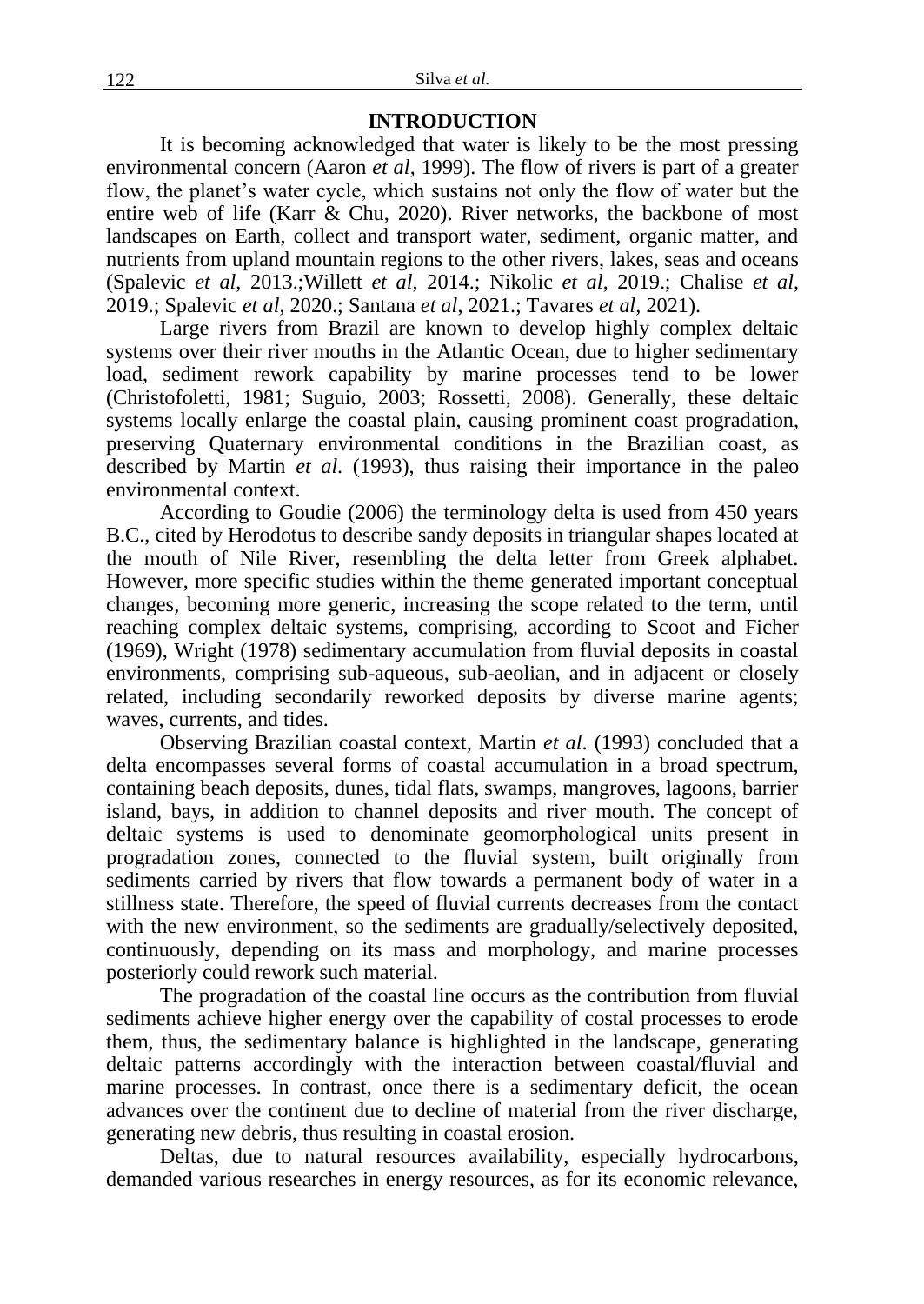these studies focus on prospecting, exploration of mineral coal and petroleum (Suguio, 2003). The knowledge regarding deltaic sedimentation is combined to the deltaic cycle, constituted by constructive and destructive phases. The constructive phase is formed by an active period of intense sediment progradation confined to the distributors in the river mouth, resulting in an abandonment of these distributors, making an extensive sediment progradation. Posteriorly, the destructive phase encompasses deposit rework by active processes in the receptor basin, presenting typical marine features (Coleman and Gagliano, 1965; Scruton, 1960; Suguio, 2003).

From this panorama, the aim of this work is to perceive the preterit and current dynamic of Jequitinhonha River deltaic system, to understand the environment framework through grain size analysis and Optically Stimulated Luminescence (OSL) geochronology of depositional events in the deltaic system, correlating those with local and regional studies. Thus, presenting aggradation tendencies from the Holocene dynamics, in comparison to the current coastal erosive context established in the region, pointing to possible natural and anthropic factors as agents of changes in the deltaic system.

## **MATERIAL AND METHODS**

*Study area.* Jequitinhonha River source is located at the Espinhaco ridge, South of Diamantina city, in the state of Minas Gerais, in approximately 1.260 m high, and its mouth located on the Atlantic Ocean in the municipality of Belmonte, extreme South of Bahia state, Brazil (Figure 1).



Figure 1. Location of the study area: A) position in Brazil. B) Jequitinhonha River basin and the study area in the low course. C) Study area with the hypsometric scale. The geographic coordinate system is UTM Sirgas 2000. Datum: WGS 84. Source: (ANA, 2016).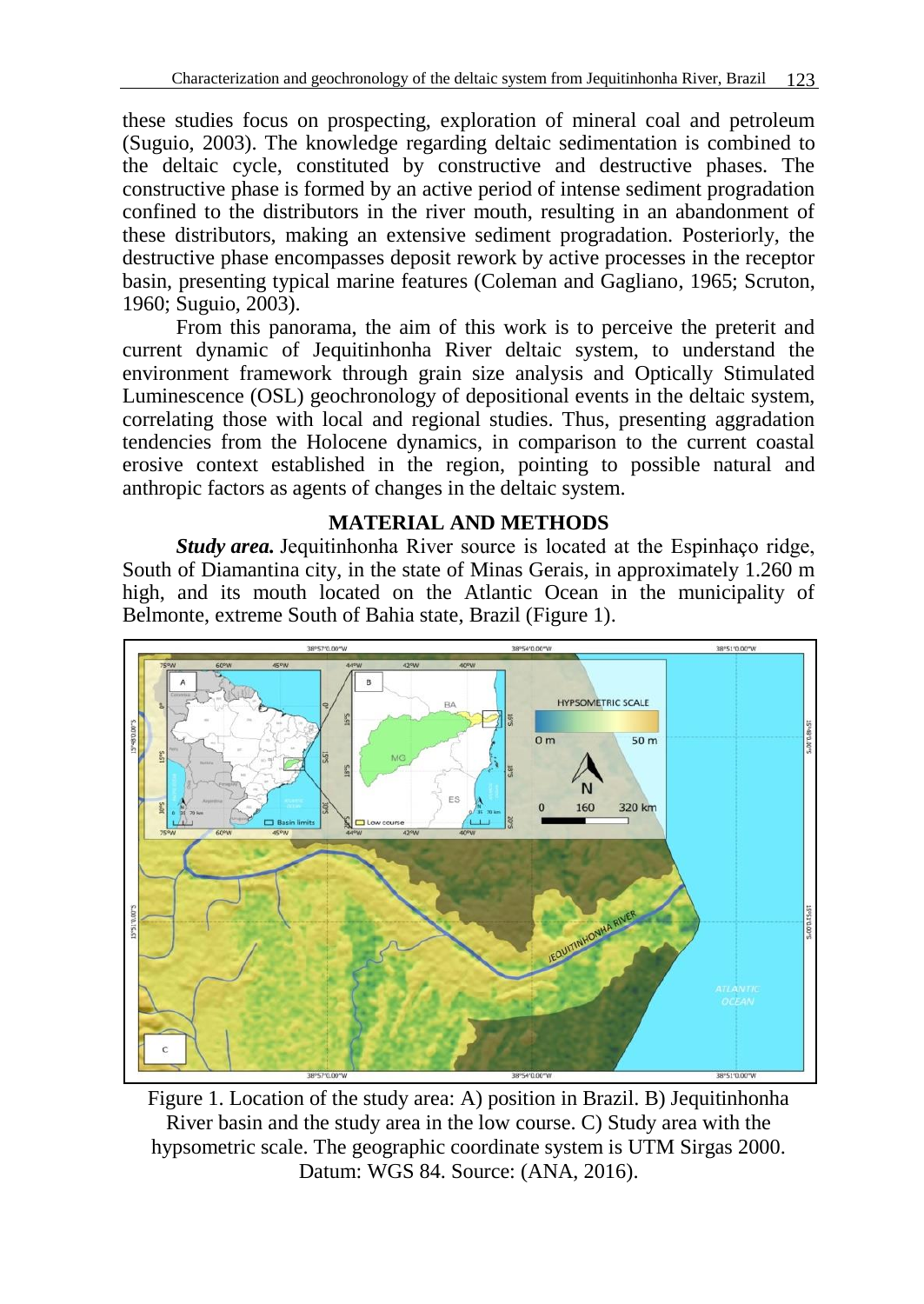Its drainage basin comprehends a total area of approximately 70.315 km², and the portion located in Bahia state covers approximately 3.996 km² (SEI, 2011). The largest portion of Jequitinhonha River basin is located at the Northeast part of Minas Gerais state, with a size of 66.319 km², equivalent to 93.6% of its total area, while the smallest area is located at the extreme South of Bahia state, equivalent to 6,4% of its total area. The Jequitinhonha River basin limits are the following: Pardo River drainage basin to the North; Santo Antônio River drainage basin to the South; São Francisco River drainage basin to the West, trespassing Bahia state limit, entering Minas Gerais state; Atlantic Ocean to the East, (SEI, 2004).

The lithostratigraphic units from Jequitinhonha River are highly heterogeneous, encompassing diverse geological Groups and Formations, due to its large territorial extension. However, as this research focuses in the coastal plain, specifically the deltaic system, Barreiras Group is considered the base lithology to structure the coastal plateau relief in the Southern region of Bahia, representing the coastal plain inner boundary with distinct distances to the ocean. According to Araújo *et al*. (2006) Barreiras Group consists in the most expressive geological unit from Brazil, occurring from the North of Rio de Janeiro state to the state of Amapá, along with part of Brazilian coast, presenting sediments with variable grain size from Miocene.

Past Barreiras Group consolidation in Bahia Southern region, the Group was eroded and reworked by marine and fluvial processes during the Quaternary, constituting part of the available sediments along the coastal plain, arriving at the present geomorphological aspects, according to evolutive model proposed by Arai (2006) in a series of papers about the theme. In mapping performed by CPRM (2006) five (5) sedimentary deposits are highlighted at Southern Bahia coastal plain, these deposits possess diverse origins, related to marine transgressive and regressive moments, alluvial debts, lagoon deposits, and Barreiras Group rework establishing the core of the deltaic environment.

According to the map of land use and land cover elaborated by Silva (2012) the native vegetation consists of restingas over the coastal plain and diverse Atlantic Forest phitophsiognomies over the coastal plateau and valley bottom. The region has been historically used by production of cocoa and livestock, however over the last decades; forestry occupies large areas, replacing older crops, due to pulp industry installation in the region, demanding such feedstock. Another important land use in the region is Itapebi hydroelectric power station, located in the low course of Jequitinhonha River, causing negative effects to channel flow regularization and dynamics, discussed by Silva (2012), elaborating important parameter to the discussions of this work.

Nascimento *et al*. (2007) correlates geomorphological continental processes with marine processes to explain the predominant direction South-North from the longshore drift present in the extreme South of Bahia, inferring that higher intensity is related to the large input of solid particulate material carried by the large Jequitinhonha and Pardo Rivers, originating the coastal plain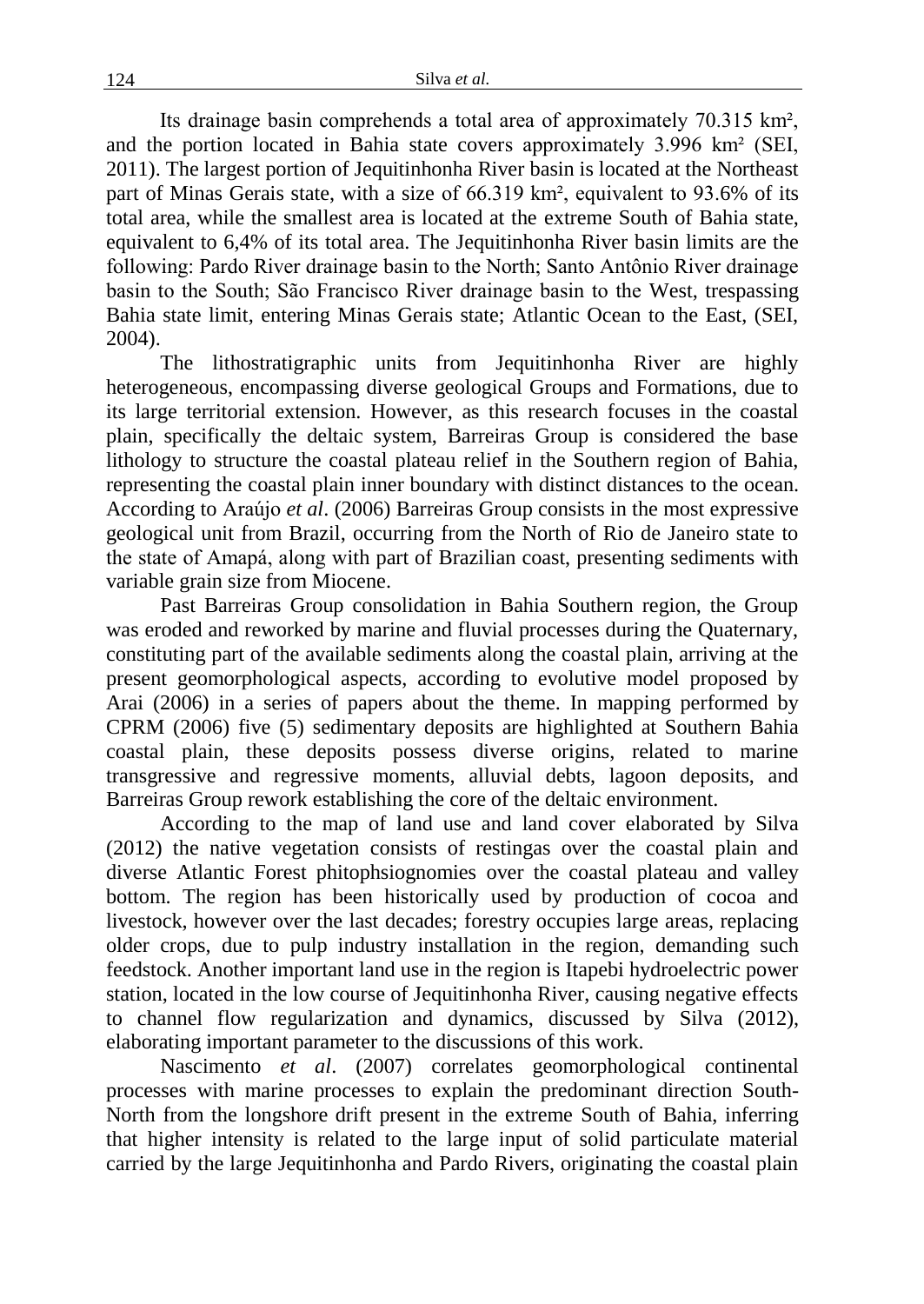largest portion over the last thousands of years, thus creating the complex deltaic system analyzed. Lastly, another relevant characteristic observed at the study area consists in the connectivity in between the diverse drainage basins in the region, mainly among Jequitinhonha and Pardo Rivers, possessing secondary channels connecting both basins, generating certain complexity degree in their delimitation. Drainage catchments with current features are commonly found in plain and low areas over the coastal plain, where the same channel distributes water to two distinct sub-basins, exhibiting wide influence as tide ebb and flow, floods, and droughts.

*Methods.* Before methodological procedures, there is an importance to highlight marine terraces and delta from Jequitinhonha River as component of landscape surficial covers, described by Perez Filho and Rubira (2019). These elements are potential geomorphological indicators of environmental changes, directly associated to variations in the deltaic dynamics, thus surficial covers are the discussed and dated object within the analyzed system.

The OSL technique was chosen to obtain absolute dating data from the material composing surficial covers, due to its analytic characteristics encompassing the main hypothesis from surficial covers genesis. Therefore, during the material transport, diagnostic materials (Feldspar and Quartz), were exposed to solar radiation during enough time to reset stored luminescence and posteriorly deposited, starting new environment radiation absorption as described by Sallun *et al* (2007).

The sampling for OSL dating was carried out with all the necessary care to avoid sample direct contact with sunlight, as recommended by the laboratory responsible for processing the samples. To collect a sample, a 60 cm length and 6 cm diameter PVC tube (Polyvinyl chloride) was used, properly packaged after removed from the deposit until taken to laboratory for analysis. The sampling depths vary between 70 and 80 cm, contemplating homogenous material with apparent sandy texture.

At the laboratory Datação LTDA, the OSL samples were analyzed utilizing the SAR – Single Aliquot Regenerative protocol, described by Wintle and Murray (2000, 2006) where 15 repetition aliquots were carried out for each sample. Alongside OSL sampling, grain size samples were collected in different depths to identify texture changes within the deposit. Posterior to the sampling procedure, the samples were sent to the soil laboratory of Agriculture Faculty (FEAGRI – UNICAMP), where grain size analysis was performed, sorting five fractions of sand, clay, and silt by sieving and pipette methods, described by Camargo *et al*. (1986) and EMBRAPA (1997).

After measuring particle size, a statistic analysis was performed. The free source software Sysgran 3.0 was used (Camargo, 2006). Among the data generated by the software, statistical parameters were average, median, selection, asymmetry, and kurtosis with method develop by Folk & Ward (1957). Cumulative frequency graphics of the fraction in each sampling point were generated utilizing the same software.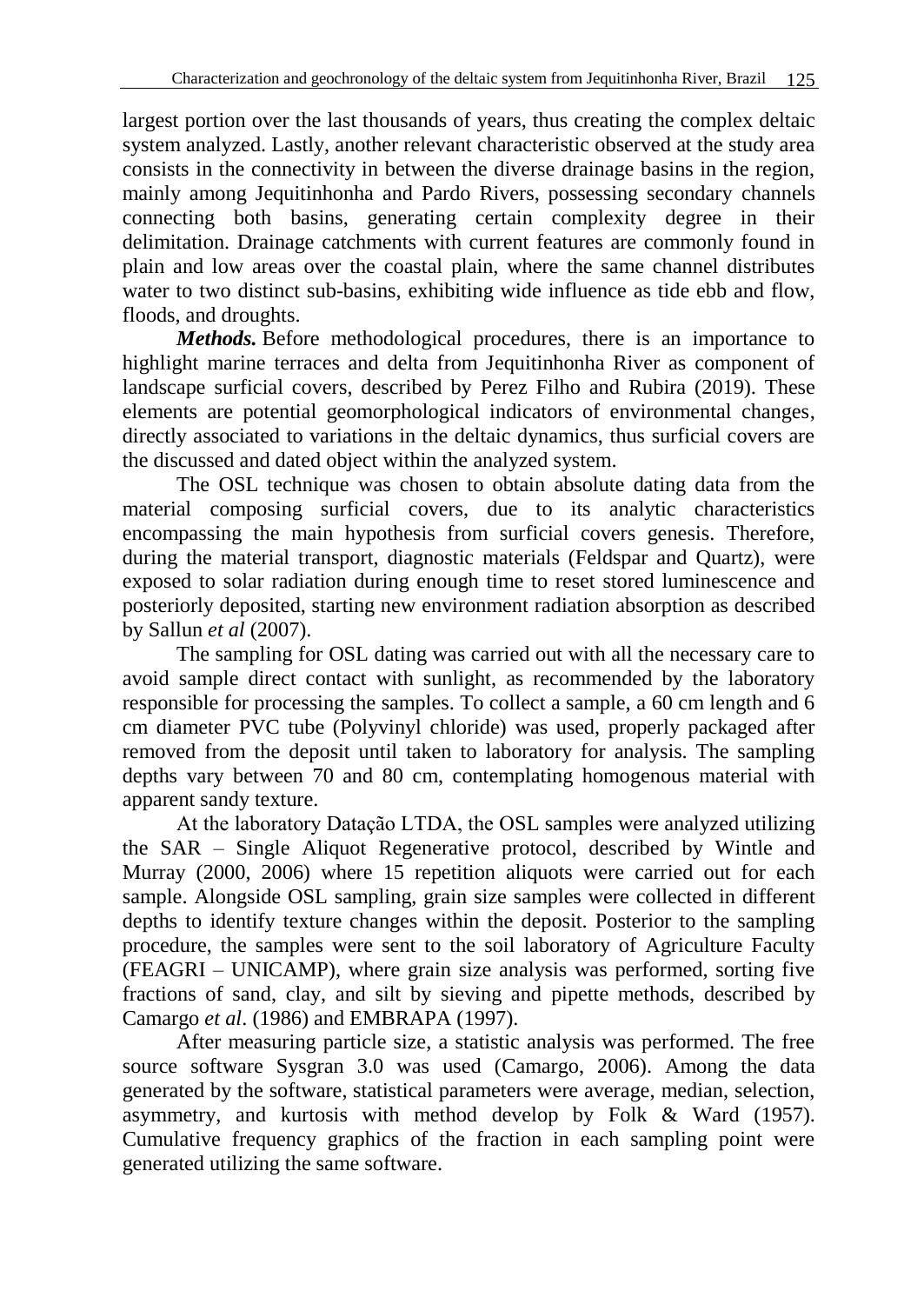### **RESULTS AND DISCUSSION**

We have selected 3 collection points in the study area to apply the described methodology, located at the left and right riverbank and the front island of Jequitinhonha River, according to figure 2 found by the river mouth, and these points represent the current deltaic system dynamics.



Figure 2 – Sampling points location by the mouth of Jequitinhonha River. LB – Left Riverbank; RB – Right Riverbank; FI – Front Island. Source: (ANA, 2016, IBGE, 2015).

Grain size analysis performed to characterize the surficial covers present at the study area represent the dynamism of this deltaic system located at the river mouth, for the analyzed fraction vary significantly along the selected points as per depths. Grain size cumulative frequency curves (figure 3) enlighten the difference between samples, as the cumulative patterns diverge, evidencing influence of distinct genetic agents in the construction of sedimentary deposits.

At the right riverbank it was possible to notice higher presence of thinner fractions as depth increases, this point also presented higher variation of gran size fractions in higher depths, indicating multiple transport agents and variable energy during the deposit genesis, possibly connected to fluvial discharge oscillation within the area. The left riverbank presented a distinct behaviour, pointing to distinct deposition dynamics over the study area.

Thicker fractions had a bigger presence on surficial layers in contrast to deeper ones on the right riverbank deposit, clearly indicating a higher energy dynamic over the genesis of youngest layer. Whilst the left riverbank presented lower variation in the parameters analyzed with closer cumulative frequency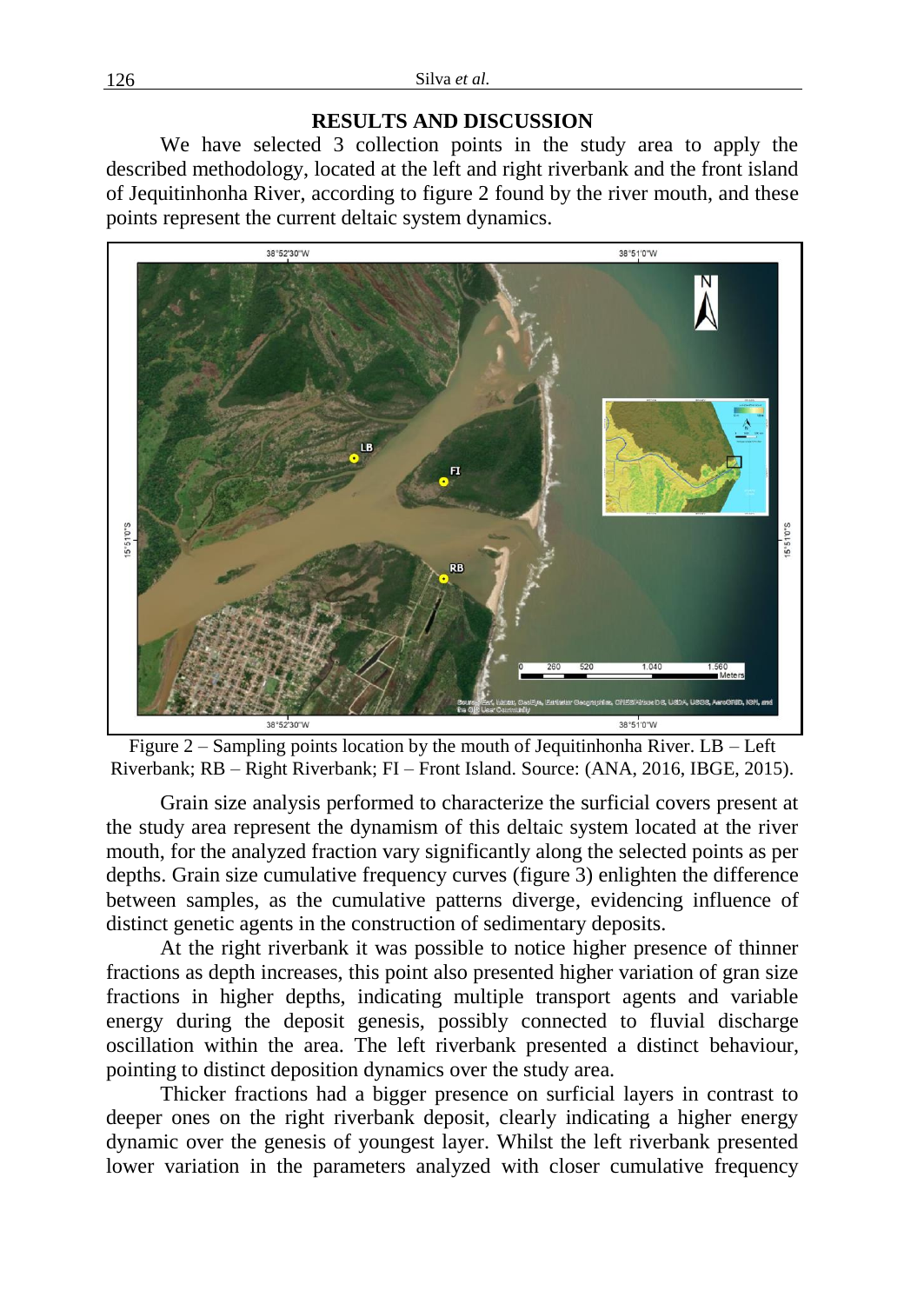curves and a lack of muddy material. Therefore, higher concentration of thicker sand fractions in left riverbank, indicate more energetic environment and/or influence of marine deposits over this deposit.



Figure 3 – Grain size cumulative frequency curves in Phi scale. (Sysgran 3.0.)

We have performed grain size analysis following the statistic and descriptive method from Folk and Ward (1957) which is presented in table 1. These parameters emphasize observations previously made, demonstrating heterogeneity within the deposits. Regarding mean classification, modal fraction varied between very coarse, coarse, and medium sand, material commonly deposited in fluvio-marine environments.

According to Martins (2003), material selection measured by grain size analysis could be an indicative of the agent involved in transporting the sedimentary material, related to beach deposits moderate selection, comparatively to poorly selected related to fluvial transport. Thus, we observed processes intercalation, both in depths and sampled points, indicating non prevalence of a unique process in each of the points.

Asymmetry parameter is another important factor to observe in table 1, for positive asymmetry is generally associated to beach deposits, whereas negative asymmetry is linked to fluvial deposits, complementing the selection parameter analysis according to Martins (2003). We observed that not all analyzed deposits achieve the described combination, possibly due to influence of a mixed environment, where presented parameters are crossed, thus complicating a clear interpretation.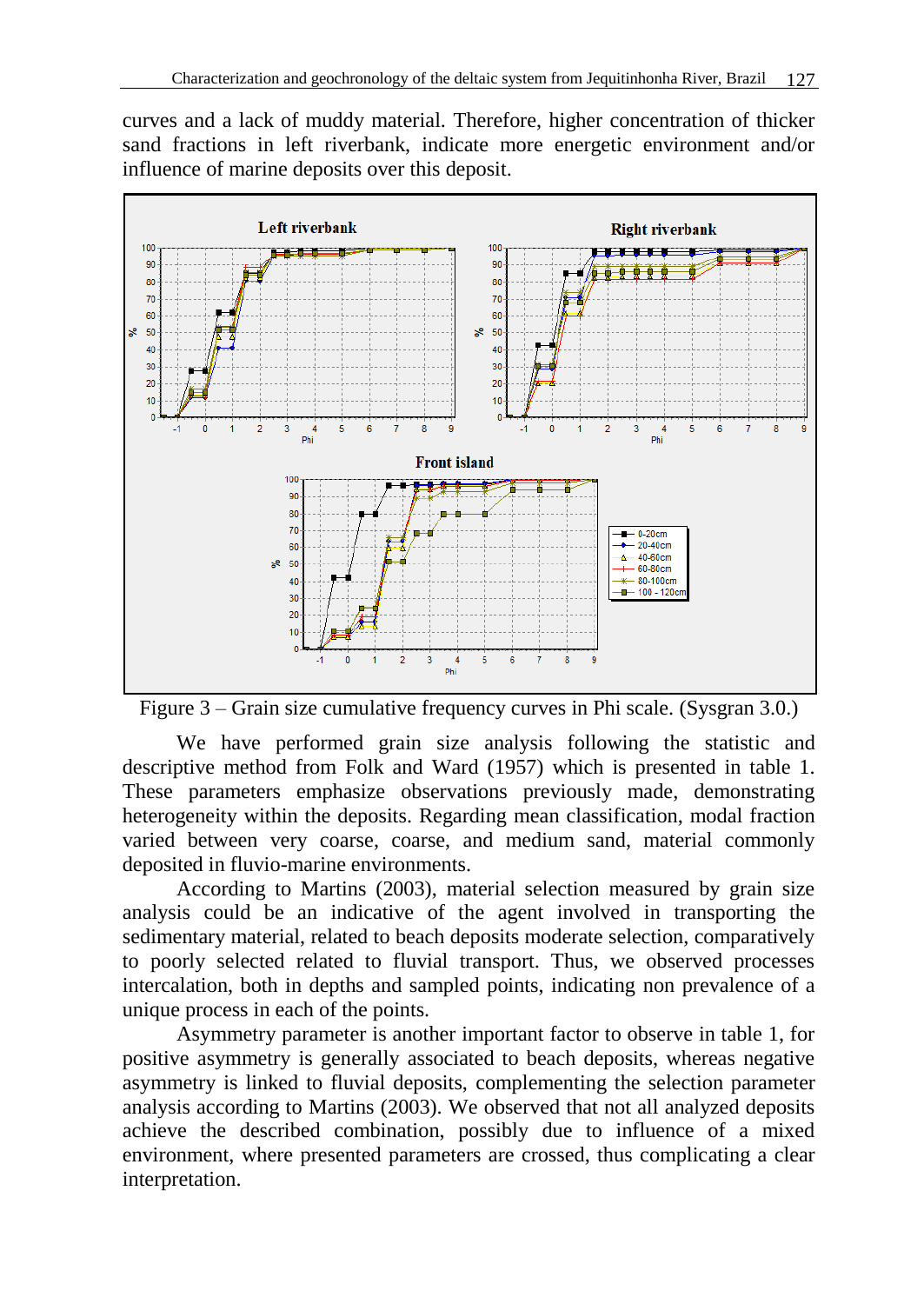| Left riverbank |                |        |       |                        |                  |                      |          |             |  |  |
|----------------|----------------|--------|-------|------------------------|------------------|----------------------|----------|-------------|--|--|
| Depth<br>cm    | Class.         | Median |       | Selection              |                  | Asymmetry            | Kurtosis |             |  |  |
| $0 - 20$       | Coarse<br>sand | 0,3266 | 1,048 | Poorly<br>selected     | 0,1532           | Positive             | 0,7435   | Platykurtic |  |  |
| $20-40$        | Medium<br>sand | 1,115  | 1,01  | Poorly<br>selected     | 0.0909           | Approx.<br>symmetric | 1,11     | Mesokurtic  |  |  |
| $40 - 60$      | Medium<br>sand | 1.029  | 0.999 | Moderately<br>selected | 0.0550           | Approx.<br>symmetric | 1,097    | Mesokurtic  |  |  |
| 60-80          | Coarse<br>sand | 0,4535 | 0.834 | Moderately<br>selected | 0.3087           | Very positive        | 1,134    | Leptokurtic |  |  |
| $80 -$<br>100  | Coarse<br>sand | 0.4567 | 1.005 | Poorly<br>selected     | Positive<br>0,11 |                      | 1,106    | Mesokurtic  |  |  |
| $100 -$<br>120 | Coarse<br>sand | 0,4783 | 0.868 | Moderately<br>selected | 0,2898           | Positive             | 1,102    | Mesokurtic  |  |  |

| <b>Front</b> island |                        |        |       |                            |           |                        |          |                          |  |  |  |
|---------------------|------------------------|--------|-------|----------------------------|-----------|------------------------|----------|--------------------------|--|--|--|
| Depth               | Class.                 | Median |       | Selection                  |           | Asymmetry              | Kurtosis |                          |  |  |  |
| $0 - 20$            | Very<br>coarse<br>sand | 0.0835 | 0.676 | Moderately<br>selected     | $-0,1324$ | Negative               | 0.877    | Platykurtic              |  |  |  |
| 20-40               | Coarse<br>sand         | 0,2524 | 0.860 | Moderately<br>selected     | 0,02516   | Approx.<br>symmetric   | 0,597    | Very<br>platykurtic      |  |  |  |
| $40 - 60$           | Medium<br>sand         | 0,3564 | 2,83  | Very<br>poorly<br>selected | 0,6965    | Very positive          | 3,024    | Extremely<br>leptokurtic |  |  |  |
| 60-80               | Medium<br>sand         | 0,3669 | 2,875 | Very<br>poorly<br>selected | 0,6954    | Very positive          | 2,951    | Very<br>leptokurtic      |  |  |  |
| $80-$<br>100        | Coarse<br>sand         | 0,2185 | 1,567 | Moderately<br>selected     | 0,3701    | 1,723<br>Very positive |          | Very<br>leptokurtic      |  |  |  |

| <b>Right riverbank</b> |                |        |                                                            |                            |                    |                      |             |                     |  |  |  |
|------------------------|----------------|--------|------------------------------------------------------------|----------------------------|--------------------|----------------------|-------------|---------------------|--|--|--|
| Depth                  | Class.         | Median |                                                            | Selection                  |                    | Asymmetry            | Kurtosis    |                     |  |  |  |
| $0 - 20$               | Coarse<br>sand | 0,1011 | 0,845<br>Moderately<br>selected<br>5                       |                            | 0,0922             | Approx.<br>symmetric | 0,8612      | Platykurtic         |  |  |  |
| $20 - 40$              | Medium<br>sand | 1,356  | 0.931<br>4                                                 | Moderately<br>selected     | $-0,1203$          | Negative             | 1,184       | Leptokurtic         |  |  |  |
| $40 - 60$              | Medium<br>sand | 1,393  | 0.898<br>Moderately<br>0,1712<br>Positive<br>selected<br>9 |                            |                    | 1,402                | Leptokurtic |                     |  |  |  |
| 60-80                  | Medium<br>sand | 1,329  | 1,092                                                      | Poorly<br>selected         | 0,01297            | Approx.<br>symmetric | 1,468       | Leptokurtic         |  |  |  |
| $80 -$<br>100          | Medium<br>sand | 1,307  | 1.483                                                      | Poorly<br>selected         | 0,1525<br>Positive |                      | 2,121       | Very<br>leptokurtic |  |  |  |
| $100 -$<br>120         | Fine<br>sand   | 1,466  | 2,621                                                      | Very<br>poorly<br>selected | 0,4984             | Very positive        | 1,607       | Very<br>leptokurtic |  |  |  |

Source: Sysgran 3.0.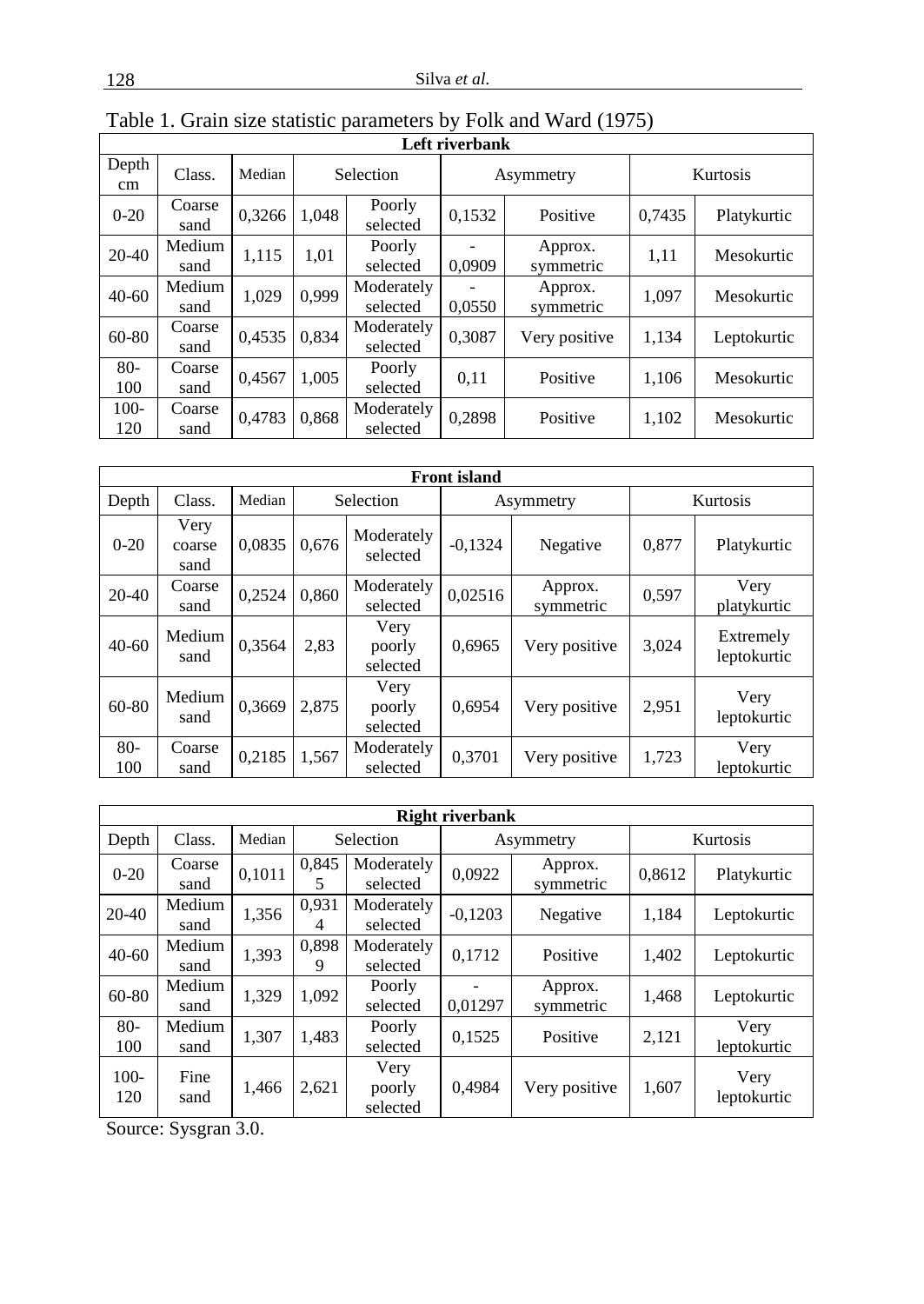OSL dating analysis, table 2, provided data to identify distinct depositional events in relation to surficial covers genesis on the banks of Jequitinhonha River and front island. Therefore, the left riverbank was identified as the eldest with  $2.72 \pm 0.23$  (Ky), followed by the right riverbank with  $1.1 \pm 0.15$  (Ky), and the most recent deposits found within the front island, presenting absolute dating of  $0.555 \pm 0.065$  (Ky). The data indicate an heterogenous dynamic in relation to the sampling points, corroborating data obtained from grain size analysis, pointing to distinct depositional events, suggesting channel preferential migration to the right over the last 1000 years B.P., furthermore, the front island presented most recent depositional events, relative to the last 500 years B.P. Similar depositional ages were found by Rocha *et al*. (2019), by the Paraíba do Sul River, demonstrating correlation between the processes analyzed.

| Sampling<br>point  | Coordinates                        | $\widehat{\Xi}$<br>Height | $\binom{cm}{}$<br>Depth | $(\mathrm{Ppm})$<br>$^{232}\!{\rm Th}$ | $+^{235}$ U<br>(Ppm)<br>238 <sub>I</sub> | (%)<br>$\mathrm{X}_\mathrm{0}$ | $(\mu Gy/year$<br>Rate<br>Dose | Alíquots | $\widehat{G}$<br>௨ | $Years$<br>$(Ka)$    |
|--------------------|------------------------------------|---------------------------|-------------------------|----------------------------------------|------------------------------------------|--------------------------------|--------------------------------|----------|--------------------|----------------------|
| Left<br>riverbank  | 15°50'39"S<br>38°52'13"W           | 3                         | 0,8                     | 19,070<br>$\pm 0,687$                  | 6,731<br>$\pm 0.04$                      | 0,493<br>$\pm 0.07$            | 3.675<br>± 135                 | 15       | 10,0               | $2.72 \pm$<br>0.23   |
| Right<br>riverbank | $15^{\circ}51'10''S$<br>38°51'50"W | $\overline{4}$            | 0,8                     | 12,110<br>± 0,436                      | $3,325 \pm$<br>0,27                      | $0,943 \pm$<br>0.13            | $2.760 \pm$<br>245             | 15       | 3,0                | $1.1 \pm$<br>0.15    |
| Front island       | 15°50'45"S<br>38°51'50"W           | 6                         | 0,7                     | 18,490<br>± 0,666                      | 5,256 $\pm$<br>0,20                      | $0.955 \pm$<br>0,13            | $3.600 \pm$<br>245             | 15       | 2,0                | $0.555 \pm$<br>0.065 |

Table 2. Parameters used to measure OSL dating.

Source: Original.

Fluvial discharge and mean sea level oscillations during the Holocene and specially during the Late Holocene is an asset to explain the depositional ages from deposits close to the river mouth obtained through OSL analysis, as they are directly related to the construction and enlargement of the local coastal plain cyclically in different moments. Classic models representing mean sea level oscillations over the Brazilian and South American vast coastline consists in important point for the discussion, although not concordant between one another, the models present general tendencies of the processes investigated in this work, given that these are local variables when considering the dimension and diversity of the Brazilian coast. absolute dating Coordinates Height (E)<br>External absolute data of the same of the Brazilian Coordinates First<br>Front island  $\frac{15^{\circ}50^{\prime}45^{\prime\prime}}{38^{\circ}51^{\prime}50^{\prime\prime}}$  of Source: Original.<br>Fluvial discharge aspecially du

So, models elaborated by Suguio *et al*. (1985), Tomazelli (1990), Coen *et al*. (2005), Rull *et al*. (1999), Martin *et al*. (2003), Angulo *et al*. (2006), Alves and Rossetti (2017) present the main fluctuations of mean sea level over the last 8 thousand yeas B.P., displaying clear regressive tendency in all periods evaluated, with presence of short-term transgressions over the last 5 thousand years B.P. Therefore, the natural tendency presented is the progradation during great part of the Holocene, particularly during the Late Holocene, period corresponding to the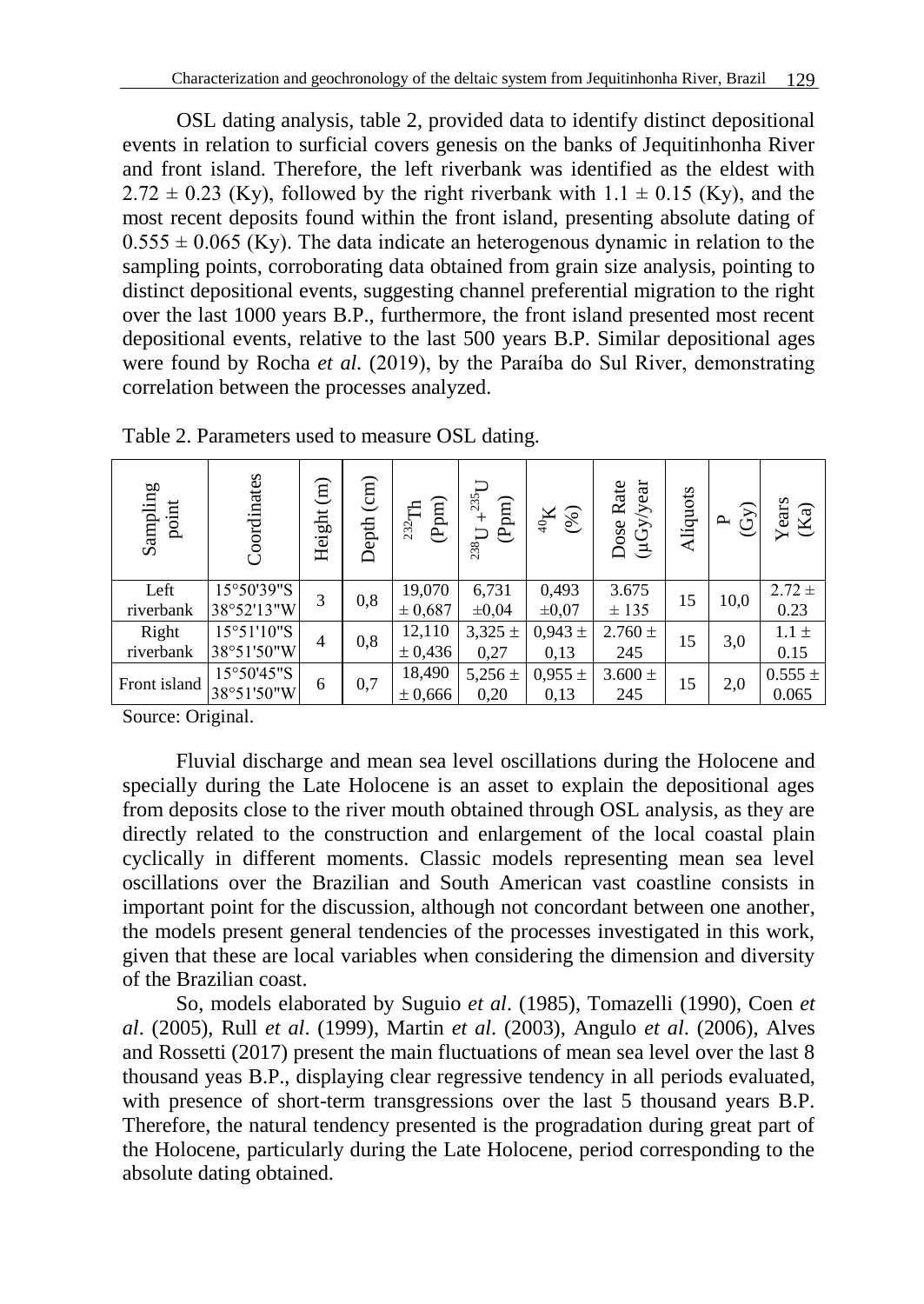Discussing marine influence over fluvial systems and the formation of paleo-mangroves in the Southern coast of Pernambuco and Southern region of Bahia (Fontes *et al*. 2017, Cohen *et al*. 2019, Lorente *et al*. 2020, Martins *et al*. 2020), describe relevant climate events occurred during the Middle and Late Holocene, pointing to possible raise in mean sea level during 7,400 and 5,350 years A.P., due to presence of palynologic records in intra-continent estuarine systems, currently located until 34km from the actual coastline.

Climatic conditions of lower humidity could be the agent responsible to generate marine influence advancement peak (5,350 years A.P.), thus confirming classic models. Fontes *et al*. (2017) points to a continuous and regressive tendency of mean sea level, strongly influenced by an increment in fluvial discharge from Jucuruçu River in Southern Bahia, caused by higher humidity available during the last thousands of years. Therefore, thus tendency is probably suggested to Jequitinhonha River during the same period.

Contrary to the natural tendencies previously described, in the last decades, we observed an inversion in the dynamics presented in Jequitinhonha River mouth, which is suffering severe fluvial and marine erosion as observed in fieldwork, figure 4, performed in the study area.



Figure 4 - Houses and commercial establishments new the mouth of Jequitinhonha River under risk due to marine erosion advancement.

Once processes occurring in the coastline of Bahia state were described by Dominguez *et al*. (2012), there was a highlight to mean sea level rise in the last decades, important variable in this context, however it should be avoided to understand erosion processes in the Brazilian coast, as the variable confuses the comprehension of particular and regional events. Therefore, the main processes related to the dynamics of river mouths that might cause erosion are channel lateral migration in case of small water courses, shifts in mouth bar configuration and natural oscillations of solid and liquid flow. Cases of severe erosion could be associated to anthropic interventions as the construction of ports and sediment bars in river, thus unbalancing the deltaic system.

Observations made by Dominguez *et al*. (2012) are corroborated by Silva (2012) when performing temporal analysis of orbital and non-orbital historical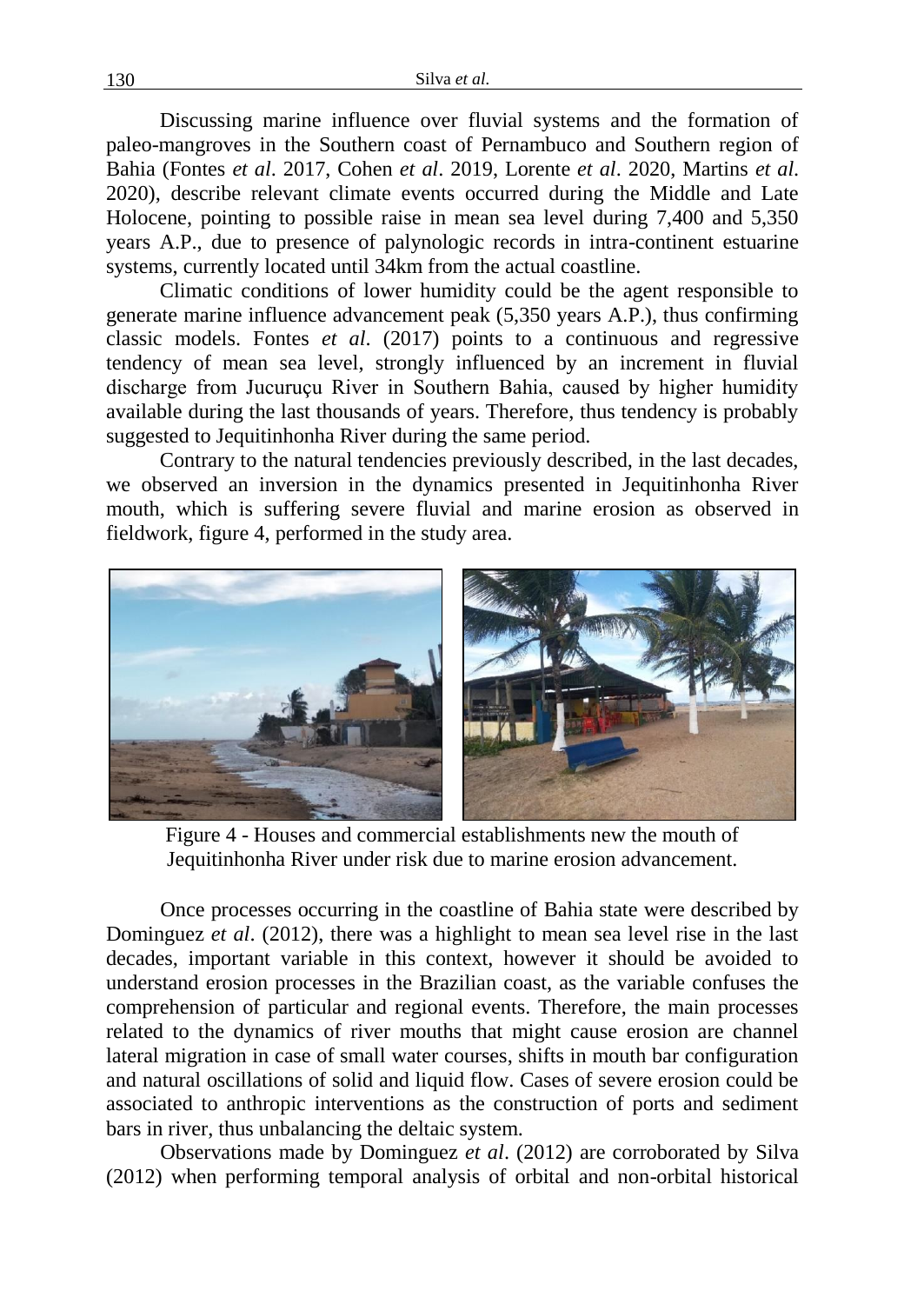series of images prior to and post Itapebi hydro electrical power plant installation in the low course of Jequitinhonha River, demonstrating the changes observed in the channel layout and in the front island, which decreases in size over the last decades. According to Silva (2012), channel flow regularization caused by the hydroelectric enterprise brought important upstream modifications, promoting channel enlargement, which currently decreased energy, and in the front of river mouth, suffers from the advancement of marine processes.

Strength loss in fluvial discharge has been modifying the entire coastline dynamic, which is also under an erosion moment, particularly on Jequitinhonha River right bank. Regarding the river channel, there is a notable increase in sandbanks and fluvial islands, formed due to the current low transport energy, creating difficulties in boats navigability, and reducing human traditional activities, directly impacting communities residing in this location.

### **CONCLUSIONS**

Evidences from the past and present are important assets to comprehend the diverse variables that might influence the dynamics of complex deltaic systems and might aid in future impacts mitigation facing the current scenario of global environmental changes. Therefore, through methodology applied, it was possible to identify a natural progradation tendency, which intensified during Late Holocene and nowadays is under transformation at the mouth of Jequitinhonha River, considering that marine processes are causing coastline erosion, thus harming several human activities stablished at the location.

OSL dating demonstrate that all surficial covers close to the mouth of Jequitinhonha River was formed in the last 2000 years B.P., elaborated by several cycles of greater and lesser energy in the deltaic system, with mixed fluviomarine contribution, inferred by grain size analysis, with the front island as the most recent in relation to the riverbanks, which also present an evidenced temporal lapse between one another, indicating preferential migration to the right. These results point to cyclicity within the deltaic system in natural condition, with progradation tendency.

Dynamic equilibrium observed during Late Holocene was disturbed by fluvial discharge reduction and regularization due to hydro electrical enterprise installation upstream, occasioning new hydrodynamic conditions to the system, where marine processes are superimposing fluvial processes, thus eroding the current coastline. In case this new dynamic is maintained, the deltaic system could even disappear, originating a new estuarine system, implying in large local changes, which might reverberate regionally, transforming the geosystemic dynamic in several hierarchic levels.

## **ACKNOWLEDGEMENTS**

The authors acknowledge CAPES, CNPq and FAPESP for financial support and the Geoscience Institute from Unicamp for institutional support.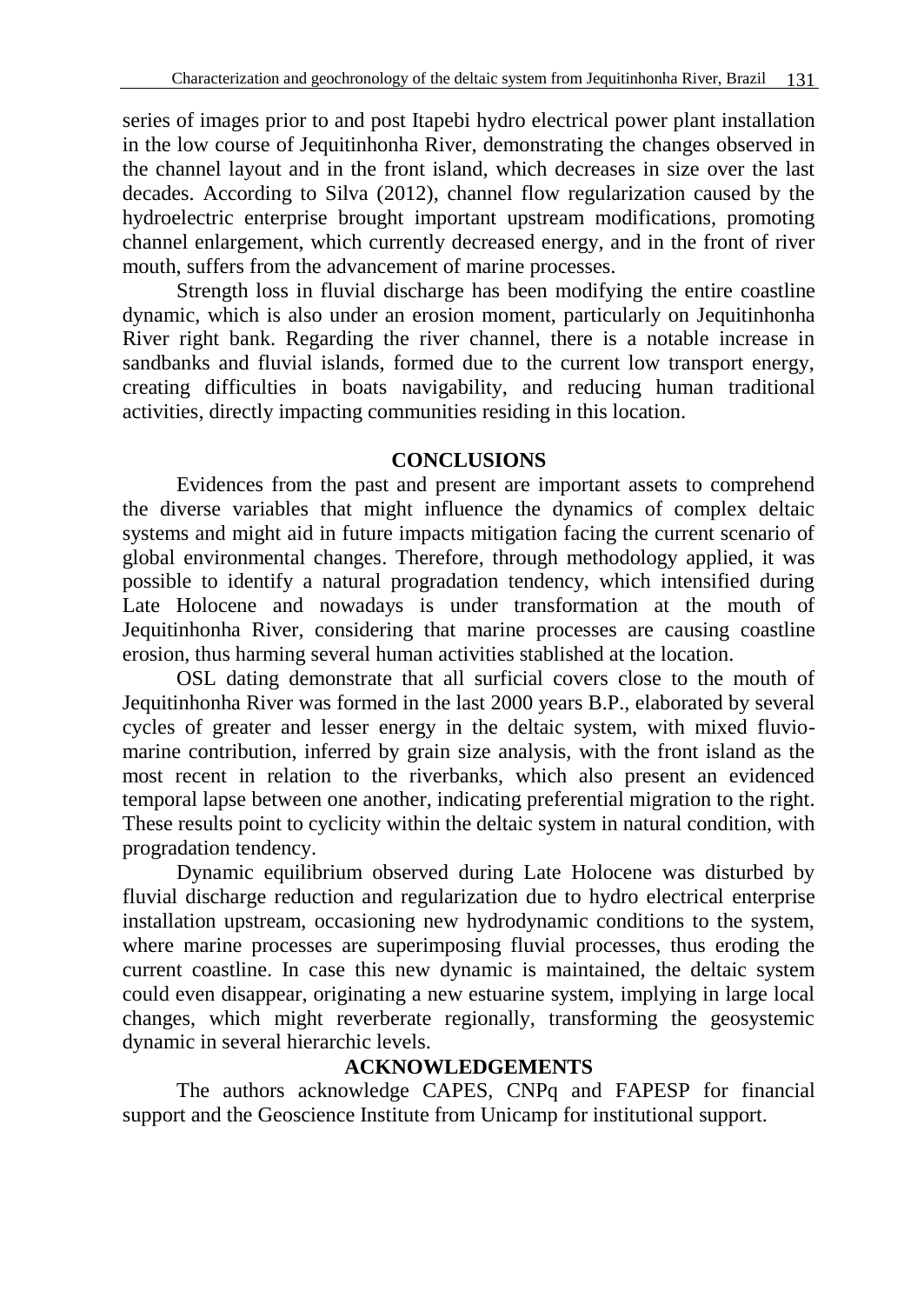#### **REFERENCES**

- Aaron T. Wolf; Jeffrey A. Natharius; Jeffrey J. Danielson; Brian S. Ward & Jan K. Pender (1999): International River Basins of the World, International Journal of Water Resources Development, 15:4, 387-427, DOI: 10.1080/07900629948682
- Alves, F. C. & Rossetti, D. F. (2017): Late Holocene coastal dynamics and relative sealevel changes in the littoral of Paraíba, north-eastern Brazil. Progress in the Physical Geography: Earth and Environment. [41 \(4\): 375-392.](https://journals.sagepub.com/toc/ppga/41/4)
- ANA Agência Nacional das Águas (2019): Bacias Hidrográficas do Atlântico Sul Trecho Leste. Bahia, BH7 – Bacia hidrográfica do rio Jequitinhonha. 2016. Série: Sistema Nacional de Informações sobre Recursos Hídricos. CD nº 4. Available in: www.hidroweb.ana.gov.br.
- Angulo, R. J.; Gguilherme C. Lessa, G. C.; Souza, M. C. (2006): A critical review of midto late-Holocene sea-level fluctuations on the eastern Brazilian coastline. Quaternary Science Reviews. 25: 486–506.
- Arai, M. A. (2006): Grande Elevação Eustática do Mioceno e sua Influência na origem do Grupo Barreiras. Revista do Instituto de Geociências. Geol. USP Sér. Cient.; 6 (2): 1-6.
- Araújo, V.D.; Reyes-perez, Y.A.; Lima, R.O.; Pelosi, A.P.M.R.; Menezes, L.; Córdoba, V.C.; Lima-Filho, F.P. (2006): Fácies e Sistema Deposicional da Formação Barreiras na Região da Barreira do Inferno, Litoral Oriental do Rio Grande do Norte. Revista do Instituto de Geociências. São Paulo, 6(2): 43-49.
- Camargo, M.G. (2006): Sysgran: um sistema de código aberto para análises granulométricas do sedimento. Revista Brasileira de Geociências, 36 (2): 371-378.
- Camargo, O.A.; Moniz, A.C.; Jorge, J.A. & Valadares, J.M. (1986): Métodos de análise química, mineralógica e física de solos do Instituto Agronômico de Campinas. Campinas: Instituto Agronômico de Campinas, (IAC–Boletim Técnico, 106), 94p.
- Chalise, D.; Kumar, L.; Spalevic, V.; Skataric, G. (2019): Estimation of Sediment Yield and Maximum Outflow Using the IntErO Model in the Sarada River Basin of Nepal. Water 2019, 11: 952. https://doi.org/10.3390/w11050952
- Christofoletti, A. (1981): Geomorfologia Fluvial. São Paulo: Edgard Blücher. 312p.
- Cohen, M. C. L.; Behling, H.; Lara, R. J. (2005): Amazonian mangrove dynamics during the last millennium: The relative sea-level and the little ice age. Review of Palaeobotany and Palynology. 136: 93–108.
- Cohen, M.C.L.; Figueiredo, B.L.; Oliveira, N.N.; Fontes, N.A.; França, M.C.; Pessenda, L.C.R.; Souza, A.V.; Mmacario, K.; Giannini, P.F.C.; Bendassolli, J.A.; Lima, P.N. (2019): Impacts of Holocene and modern sea-level changes on estuarine mangroves from north-eastern Brazil. Earth Surf. Process. Landforms, 45: 375– 392.
- Coleman, J.M, & Gagliano, S.M. (1995): Cyclic sedimentation inthe Mississipi river deltaic plain. Gulf Coast Assoc. Geol. Socs. Trans.; 14: 67-80.
- CPRM Companhia de Pesquisa de Recursos Minerais (2017): Geobank Geologia Folha Itapetinga (SD.24-Y-D) 2006. Available in: http://geosgb.cprm.gov.br/.
- Dominguez, J.L.; Bittencourt, A.S.; Santos, A.N.; Andrade, A.C.S.; Lavenere-Wanderley, O.A.A.O.; Silva, I.R.; Queiroz, I.G.; Freitas, L.B.; Nascimento, L.; Silva, R.P. (2017): Erosão e Progradação do Litoral Brasileiro - Bahia. Ministério do Meio Ambiente. 2012. Available at https://www.mma.gov.br/publicacoes/gestaoterritorial/category/80-gestao-costeira-g-erosao-e-progradacao.
- Empresa Brasileira de Pesquisa Agropecuária EMBRAPA (1997): Manual de métodos de análise de solo. 2. ed. Rio de Janeiro, Centro Nacional de Pesquisa de Solos, 212p.
- Folk, R.L.; Ward, W.C. (1957): Brazos River bar: a study in the significance of grain size parameters. Journal of Sedimentary Petrology, 27: 3-26.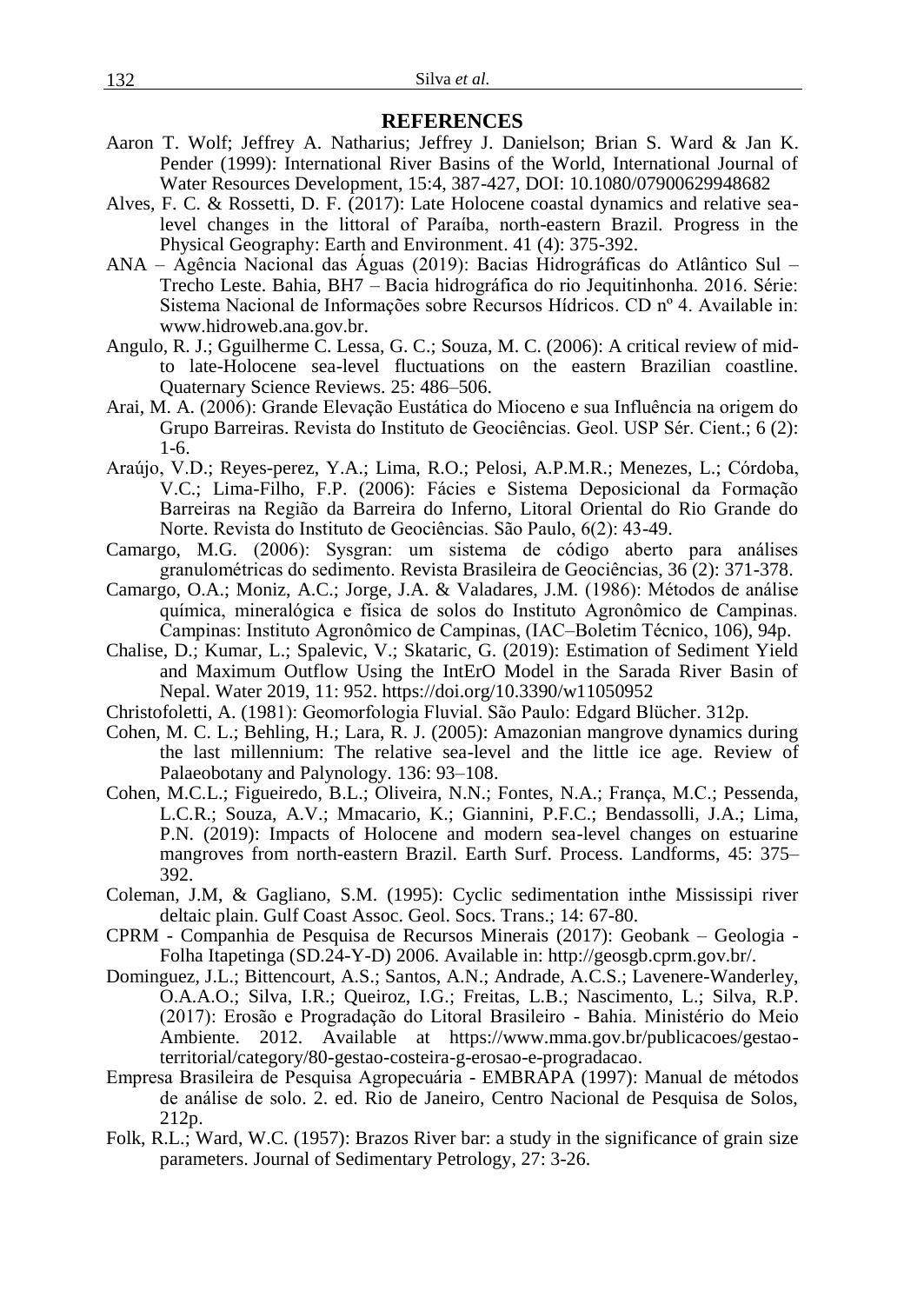- Fontes, N.A.; Moraes, C.A.; Cohen, M.C.L.; Alves, I.C.C, França, M.C.; Pessenda, L.C. R.; Francisquini, M.I.; Bendassolli, J.A.; Macario, K. (2017): The Impacts of the Middle Holocene High Sea-Level Stand and Climatic Changes on Mangroves of the Jucuruçu River, Southern Bahia – North-eastern Brazil. Radiocarbon, 59 (1): 215-230.
- Geoambientais (2011): Disponível em: www.sei.ba.gov.br: Geomorfologia: conceitos e tecnologias atuais. Oficina de Textos, São Paulo, SP, 2008, p. 56-93.
- Goudie, A. (2006): Encyclopaedia of Geomorphology. London: Springer, 2: 1156.
- IBGE Fundação Instituto Brasileiro de Geografia e Estatística (2015): Diagnóstico ambiental da bacia do rio Jequitinhonha: diretrizes gerais para a ordenação territorial. Departamento de Recursos Naturais,
- Karr J.R.; Chu E.W. (2000): Introduction: Sustaining living rivers. In: Jungwirth M.; Muhar S.; Schmutz S. (eds) Assessing the Ecological Integrity of Running Waters.<br>Developments in Hydrobiology. vol 149. Springer. Dordrecht. Developments in Hydrobiology, vol 149. Springer, Dordrecht. https://doi.org/10.1007/978-94-011-4164-2\_1
- Lorente, F.L.; Castro, D.F.; Francisquini, M.I.; Pessenda, L.C.R. Fontes, N.A.; Cohen, M. C.L.; Bendassolli, J.A. Piccolo, M.C.; Macario, K. (2020): An integrated analysis of palynofacies and diatoms in the Jucuruçu River valley, north-eastern Brazil: Holocene paleoenvironmental changes. Journal of South American Earth Sciences, 103:102731.
- Martin, L.; Dominguez, J.M.L.; Abilio C.S.P.; Bittencourt, A.C.S.P. (2003): Fluctuating Holocene Sea Levels in Eastern and South-eastern Brazil: Evidence from Multiple Fossil and Geometric Indicators. Journal of Coastal Research, 19 (1): 101-124.
- Martin, L.; Suguio, K.; Flexor, J.M. (1993): As flutuações de nível do mar durante o quaternário superior e a evolução geológica de "deltas" brasileiros. Boletim IG-USP, Publicação especial, n.15, 184p.
- Martins, L.R. (2003): Recent Sediments and Grain-Size Analysis. Gravel, 1: 90-105.
- Martins, S E.M.; França, M.C.; Seddique, A.A.; Sial, A.N.; Pessenda, L.C.R.; Camargo, P.B.; Valença. L.M.M.; Santos, L.R.O.C.; Barcellos, R.L. (2020): Holocene vegetation changes according to sea-level and climate dynamics on tidal flats of the Formoso River estuary, north-eastern Brazil. Quaternary International, In Press.
- Nascimento L.; Bittencourt, A,N,S.; Santos, A.N.; Dominguez, J.M.L. (2007): Deriva litorânea ao longo da Costa do Cacau, Bahia: Repercussões em geomorfologia costeira. Revista Pesquisa em Geociências. 34 (2): 45-56.
- Nikolic, G.; Spalevic, V.; Curovic, M.; Khaledi Darvishan, A.; Skataric, G.; Pajic, M.; Kavian, A.; & Tanaskovik, V. (2018): Variability of Soil Erosion Intensity Due to Vegetation Cover Changes: Case Study of Orahovacka Rijeka, Montenegro. Notulae Botanicae Horti Agrobotanici Cluj-Napoca, 47(1): 237-248.
- Perez Filho, A.; Rubira, F. G. (2019): Evolutionary interpretation of Holocene landscapes in eastern Brazil by optimally stimulated luminescence: Surface coverings and climatic pulsations. Catena, 172: 866-876.
- Rocha, T.B.; Vasconcelos, S.C.; Pereira, T.G.; Fernandez, G.B. (2019): Datação por luminescência opticamente estimulada (LOE) nas cristas de praia do delta do rio Paraíba do Sul (RJ): considerações sobre a evolução geomorfológica entre o Pleistoceno Superior e o Holoceno. Revista brasileira de geomorfologia, 20 (3): 563-580.
- Rossetti, D. F. Ambientes Costeiros. in: Florenzano, T. G. (org.).
- Rull, V.; Vegas-Vilarubia, T.; Espinoza, N. P. (1999): Palynological record of an earlymid Holocene mangrove in eastern Venezuela: Implications for sea-level rise and disturbance history. Journal of Coastal Research, 15: 496–504.